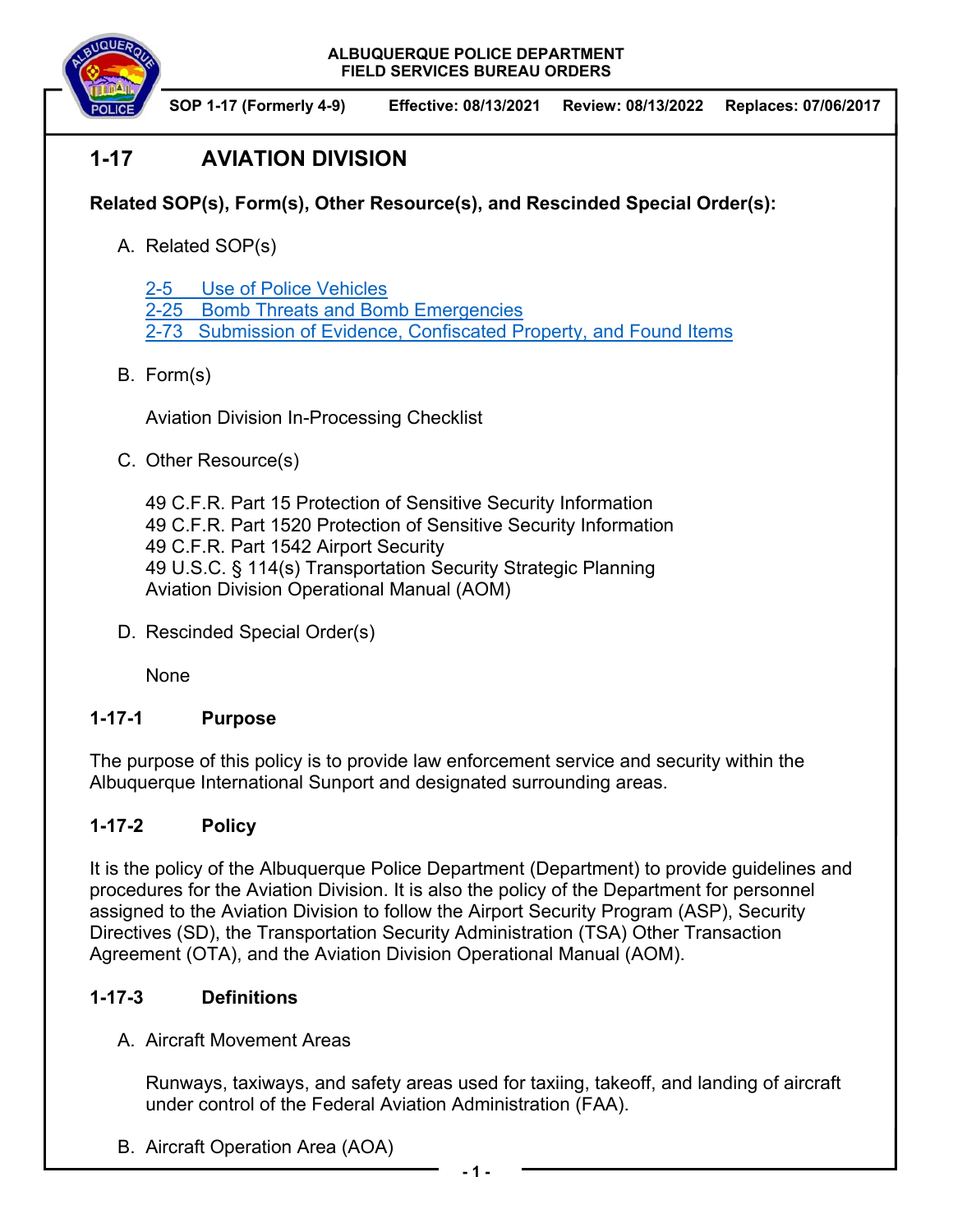

All areas of the airport, located inside the Airport Security Perimeter, including Aircraft Movement Areas, aircraft aprons, cargo ramps, public aircraft parking positions, passenger terminal gates, leased areas, and ground vehicle roadways.

C. Airport Security Program (ASP)

A security program approved by TSA under 49 C.F.R. § 1542.101.

D. Aviation Division Operational Manual (AOM)

Detailed manual containing daily duties and operational responsibilities for the Aviation Division. The information contained in the AOM is SSI and restricted from public disclosure.

E. Canine Explosive Training Aid (CETA)

Aids or devices used in training an Explosives Detection Canine Team (EDCT) TSAissued canines for the detection of explosive components.

F. Deployment

Any circumstance in which an EDCT is used to conduct a systematic search for the presence of explosives.

G. Explosives Detection Canine Team (EDCT)

A team that deters and detects the introduction of explosives into the Albuquerque International Sunport and the air carriers it serves. The team consists of sworn personnel and TSA-issued canines that are owned and regulated by the TSA and trained in the detection of explosives.

H. Explosive Detection System (EDS) or Explosive Trace Detection (ETD)

X-ray machines; swabs; computed tomography (CT) scan; whole body imaging devices; spectrometry; neutron activation; or other technology that provides an alert indicating the presence of potential explosives, hazardous devices, materials, or substances.

I. National Explosive Detection Canine Team Program (NEDCTP)

The program under which the EDCT operates, which consists of Department personnel who are responsible for handling Department of Homeland Security (DHS) TSA-issued canines for the purpose of explosive detection.

J. Other Transaction Agreement (OTA)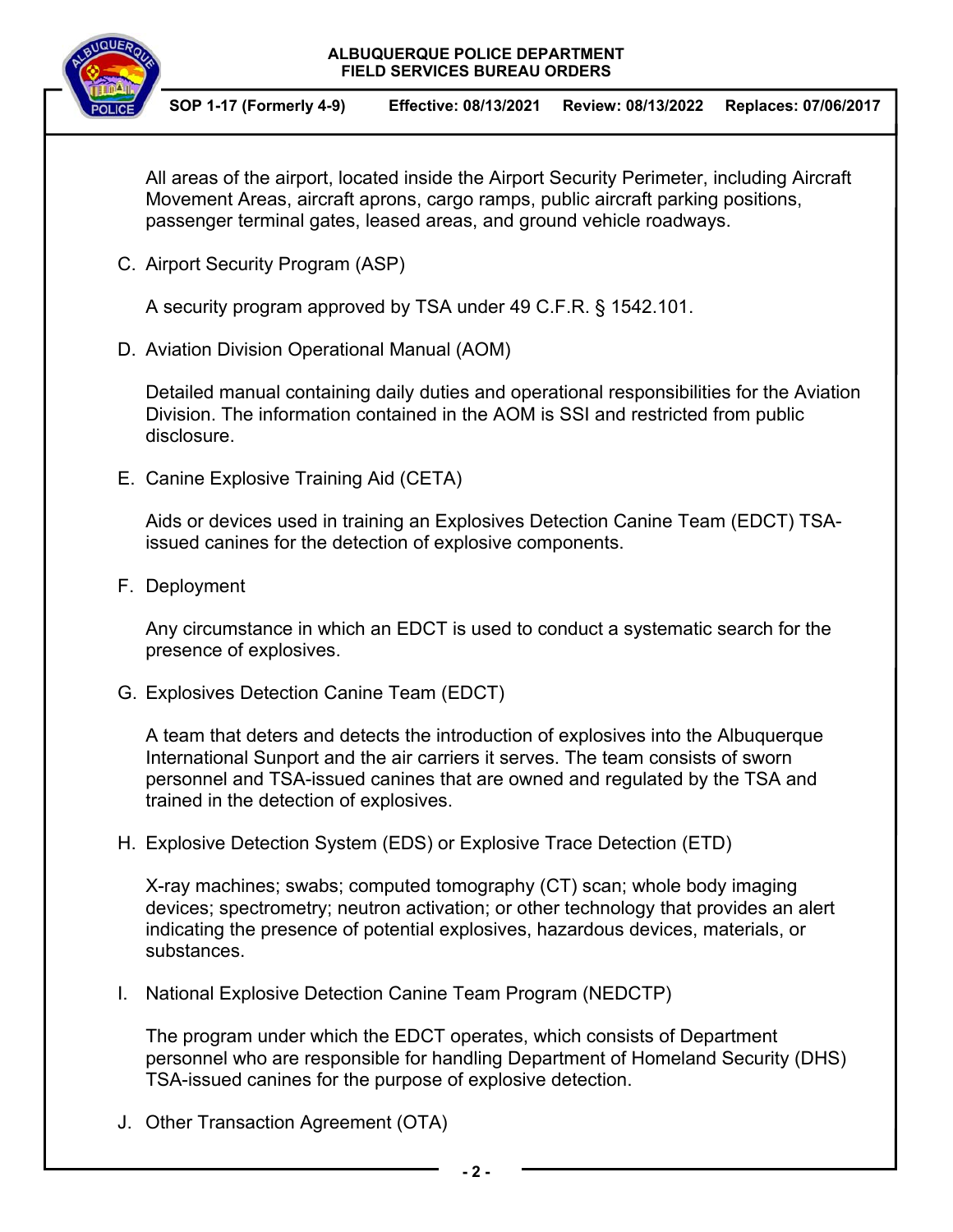

An agreement between the Department and TSA to cooperate in good faith and perform their respective obligations in executing the purpose of this agreement.

K. Security Directives (SD)

Directives issued by the TSA in the form of an information circular to notify airport operators of security concerns.

L. Security Identification Display Area (SIDA)

A portion of an airport, specified in the ASP, in which security identification badges, must be displayed.

M. Sensitive Security Information (SSI)

Information that may only be disclosed on a need to know basis, except with the written permission of the Administrator of the TSA or the Secretary of Transportation as defined in 49 C.F.R. Part 15 and 1520.

N. Statement of Joint Obligations (SOJO)

The document that defines the responsibilities and conditions agreed to by the Department for participation in the TSA National Explosives Detection Canine Team Program (NEDCTP).

O. Suspicious Item

Any item (e.g. baggage, packages, parcels, containers, vehicles, equipment, or devices) where contents are unknown and, based on the totality of the circumstances to include location, placement, appearance, threat or intelligence information and activity prior to its discovery, would raise concerns of public safety.

P. Transportation Operating System (TOS)

Transportation operating systems under the jurisdiction of the participant to include, but not limited to the Albuquerque International Sunport, rail, or bus systems, or infrastructures determined by the TSA. The Aviation Division is assigned to the Albuquerque International Sunport TOS.

Q. Transportation Security Administration (TSA)

An agency of the U.S. Department of Homeland Security that has authority over the security of the traveling public in the United States.

R. Unattended Item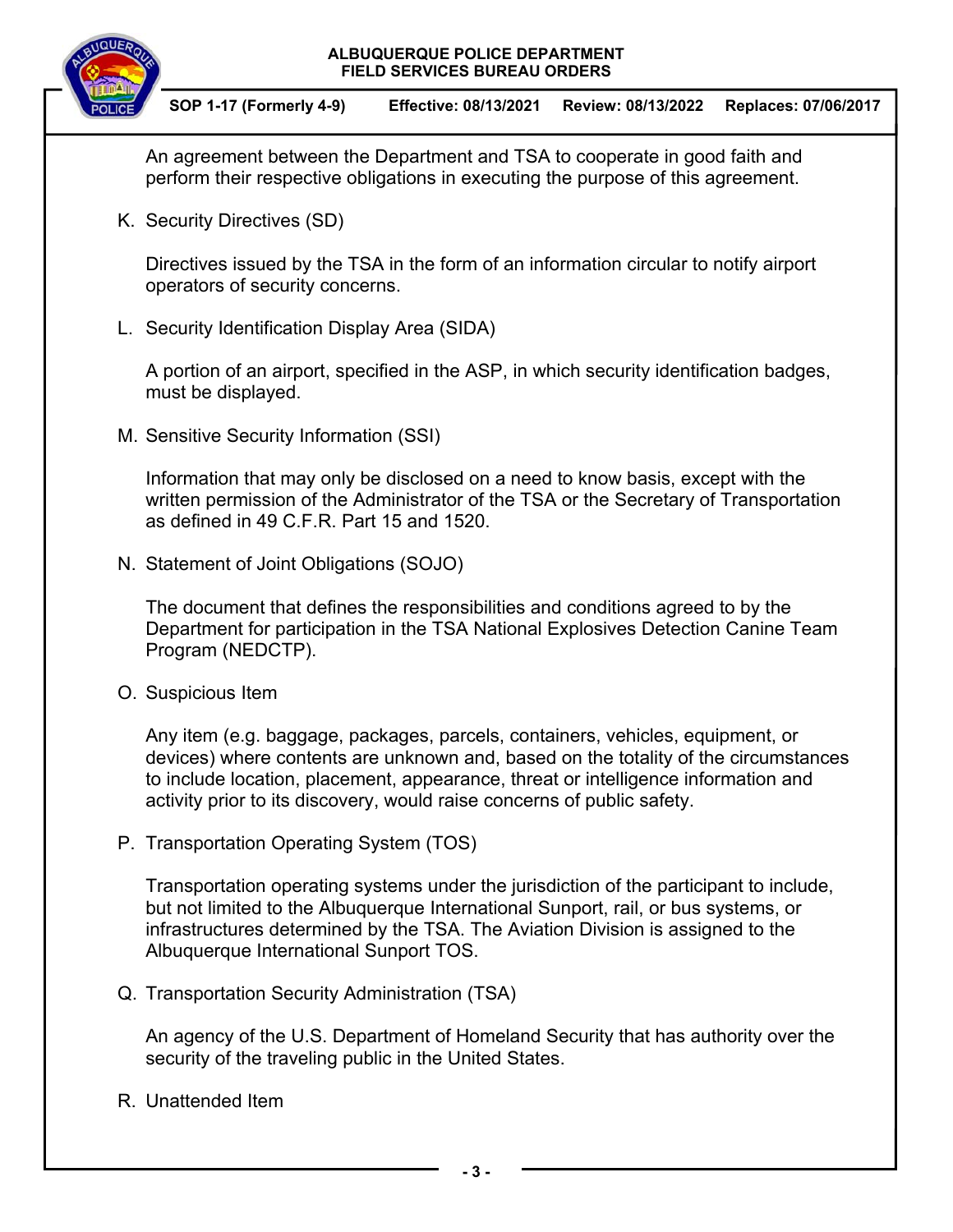

**1** 

**5** 

**SOP 1-17 (Formerly 4-9) Effective: 08/13/2021 Review: 08/13/2022 Replaces: 07/06/2017** 

Any item (e.g. baggage, packages, parcels, containers, vehicles, equipment, or devices) where contents are unknown and, based on the totality of the circumstances, would normally be present in the environment in which it was found and is absent of any indicators of a possible explosive device.

#### **1-17-4 Sensitive Security Information (SSI) 7**

- A. The following documents are considered SSI and cannot be released without prior authorization, consistent with 49 C.F.R. Part 1520 and are not subject to transparency and public disclosure under the New Mexico Inspection of Public Records Act (IPRA):
	- 1. Airport Security Program (ASP);
	- 2. Aviation Division Operational Manual (AOM);
	- 3. TSA Other Transaction Agreement (OTA); and
	- 4. Statement of Joint Obligations (SOJO).
- B. Aviation Division sworn personnel shall not deliberately disseminate SSI.
	- C. Aviation Division sworn personnel shall not negligently disseminate SSI.

#### **1-17-5 Chain of Command 6**

- A. While assigned to the Aviation Division, all personnel shall be under the responsibility of the Aviation Division Commander. All Aviation Division sworn personnel shall follow the chain of command when passing on information or discussing issues concerning the Aviation Division.
- B. All correspondence and contact with outside agencies or personnel on problems or situations concerning the Aviation Division shall be approved by the chain of command. This includes:
	- 1. Any inquiries on TSA directives; and
	- 2. Situations or problems concerning TSA functions.

#### **1-17-6 Geographical Responsibilities 7**

- A. Aviation Division sworn personnel shall be responsible for the following locations within the AOA:
	- 1. Albuquerque International Sunport terminal;
	- 2. Secure Identification Display Areas (SIDA), including: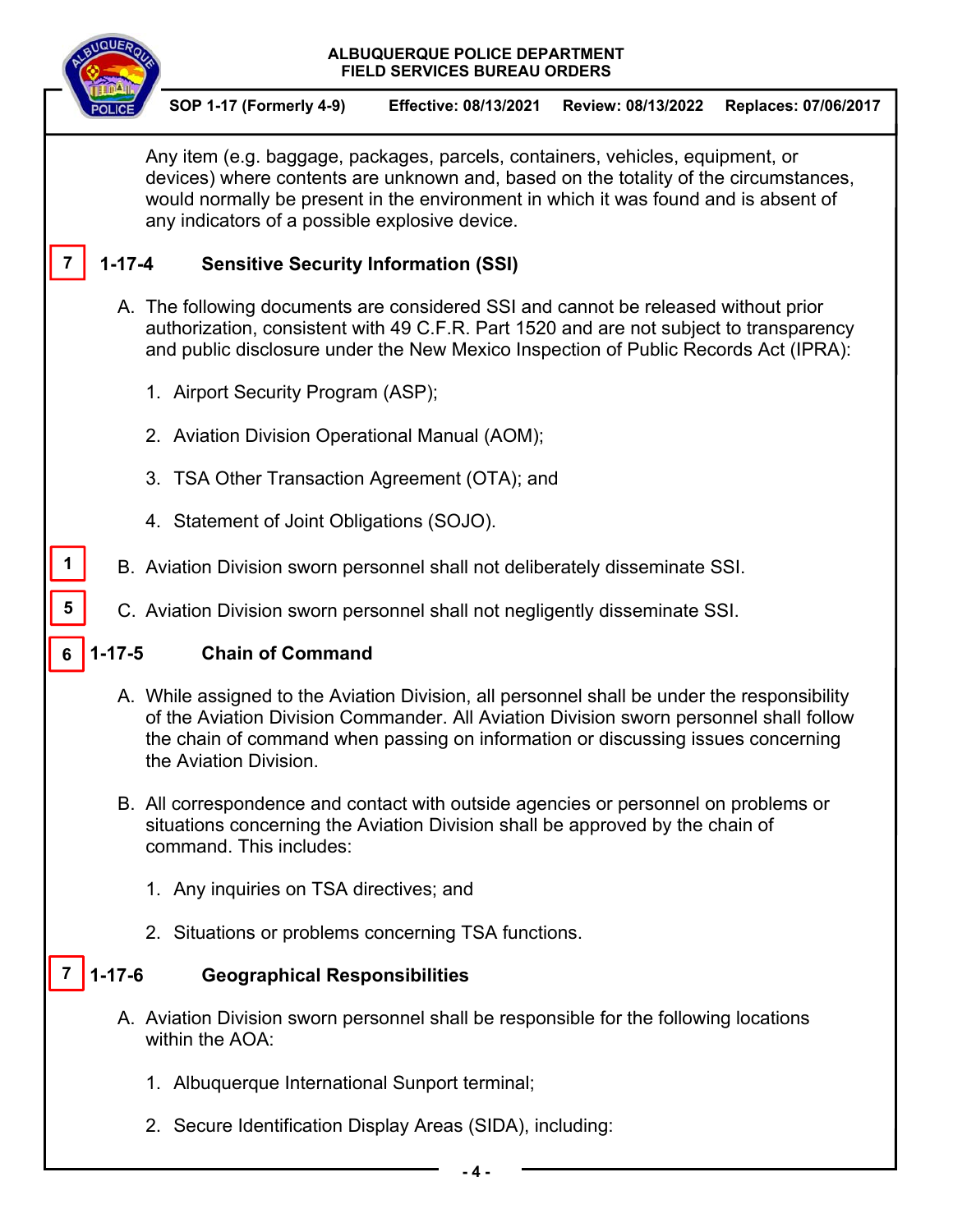

- a. Air Carrier SIDA; and
- b. Cargo SIDA.
- 3. Baggage tunnel;
- 4. General aviation area; and
- 5. Airfield maintenance facilities.
- B. Aviation Division sworn personnel shall be responsible for the following locations outside the AOA:
	- 1. Rental car facilities (3400 University Boulevard Southeast);
	- 2. Sheraton Hotel (2910 Yale Boulevard Southeast);
	- 3. Sunport Boulevard Southeast;
	- 4. Sunport Loop Southeast;
	- 5. Sunport parking lots and parking garage;
	- 6. Girard Boulevard Southeast, south of Miles Road Southeast; and
	- 7. The area south of Sunport Boulevard to Rio Bravo Boulevard Southeast and east of University Boulevard Southeast.
		- a. Emergency police responses by Aviation Division personnel outside of the Aviation Division areas of responsibility shall be at the discretion of the on-duty Aviation Division supervisor.

#### **1-17-5 Security Identification Display Area (SIDA) Protocol 7**

- A. Aviation Division sworn personnel shall:
	- 1. Qualify for and maintain current Albuquerque International Sunport-issued SIDA Identification;
		- a. Failure to do so shall result in removal from the Aviation Division.
	- 2. Swipe their airport badge through a card reader prior to entering the sterile area of the terminal building or SIDA absent exigent circumstances; and
	- 3. Visually display their Albuquerque International Sunport-issued SIDA identification on their persons at all times, while on-duty.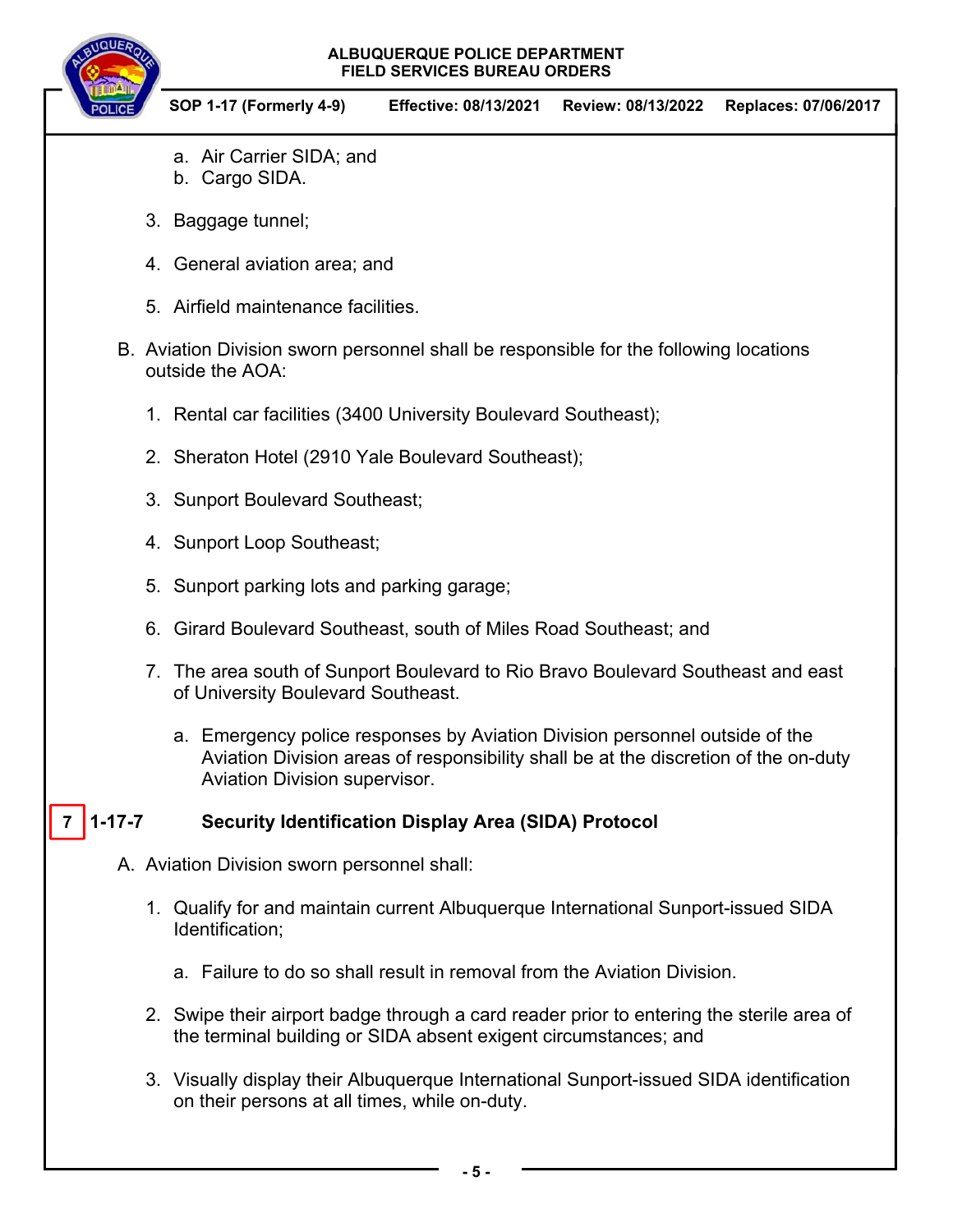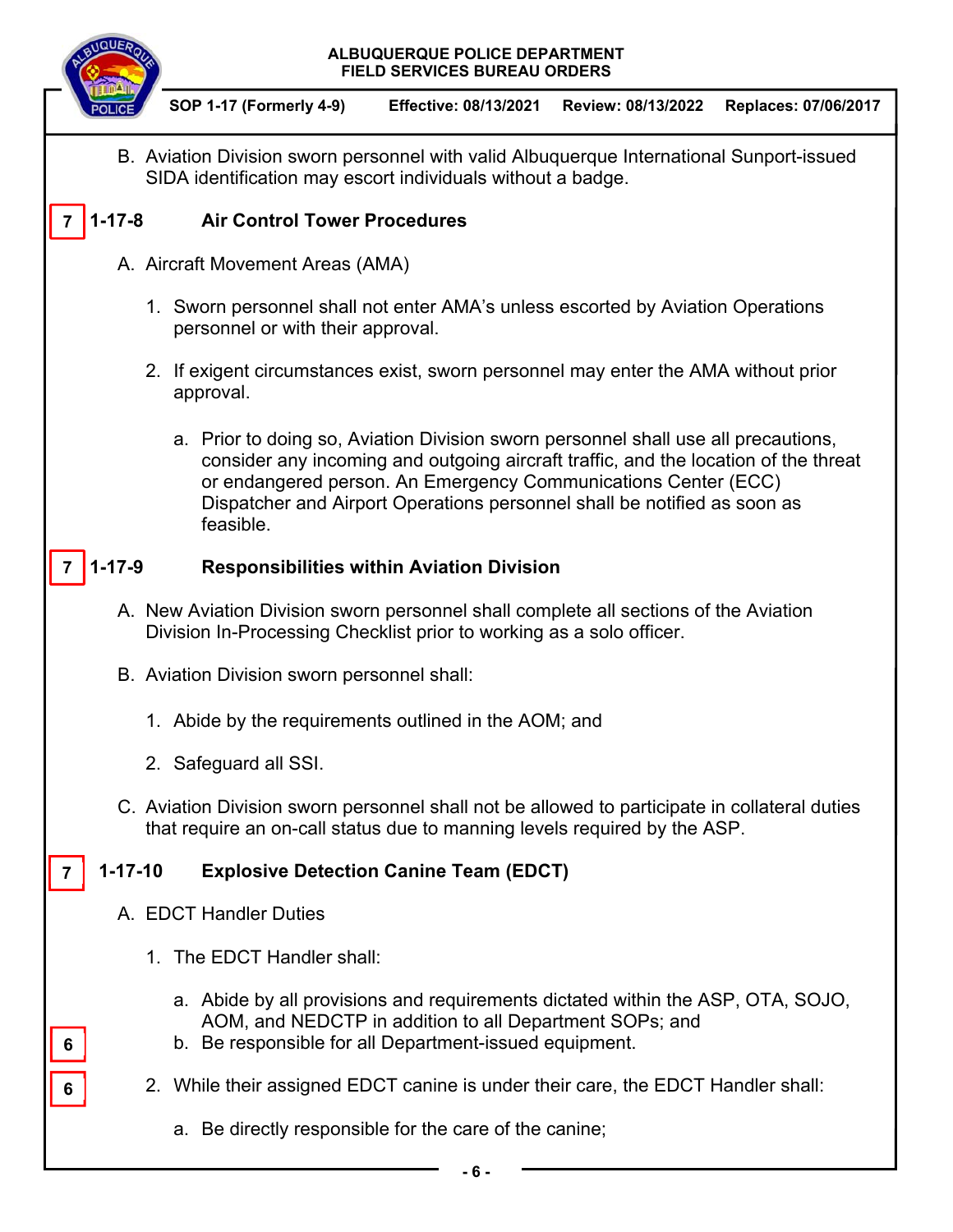|                | ALBUQUERQUE POLICE DEPARTMENT<br><b>FIELD SERVICES BUREAU ORDERS</b>                                                                                                                                                                                                                                                                                                                                                                                                                                                                                                                                                                                                                                                                                                                 |
|----------------|--------------------------------------------------------------------------------------------------------------------------------------------------------------------------------------------------------------------------------------------------------------------------------------------------------------------------------------------------------------------------------------------------------------------------------------------------------------------------------------------------------------------------------------------------------------------------------------------------------------------------------------------------------------------------------------------------------------------------------------------------------------------------------------|
|                | <b>SOP 1-17 (Formerly 4-9)</b><br><b>Effective: 08/13/2021</b><br>Review: 08/13/2022<br>Replaces: 07/06/2017                                                                                                                                                                                                                                                                                                                                                                                                                                                                                                                                                                                                                                                                         |
|                | b. Allow for the care of the canine by only those persons authorized by the EDCT<br>Supervisor;<br>c. Absent exigent circumstances, check the canine at least every hour when the<br>EDCT Handler must leave the canine unattended in a vehicle;<br>d. Avoid leaving the canine confined in a vehicle or kennel for extended periods of<br>time;<br>e. Keep the canine on a leash in the presence of the public unless:<br>i. Practicing off-leash obedience; and/or<br>ii. Conducting off-leash explosives detection.<br>Ensure routine examinations and emergency care are performed by licensed,<br>f.<br>board certified veterinary medical professionals for the canine; and<br>g. Maintain safe, sanitary living conditions for the canine while at home and while<br>on-duty. |
| 6              | 3. EDCT Handlers shall not:                                                                                                                                                                                                                                                                                                                                                                                                                                                                                                                                                                                                                                                                                                                                                          |
|                | a. Allow any person to tease or agitate their assigned EDCT canine; or<br>b. Allow any unauthorized person to pet their assigned EDCT canine.                                                                                                                                                                                                                                                                                                                                                                                                                                                                                                                                                                                                                                        |
| 6              | B. Manage the Safekeeping of CETA                                                                                                                                                                                                                                                                                                                                                                                                                                                                                                                                                                                                                                                                                                                                                    |
|                | 1. The handling and safekeeping of TSA CETA shall be consistent with the OTA and<br>SOJO.                                                                                                                                                                                                                                                                                                                                                                                                                                                                                                                                                                                                                                                                                            |
|                | 2. For all explosives training aids, at a minimum, EDCT Handlers shall:                                                                                                                                                                                                                                                                                                                                                                                                                                                                                                                                                                                                                                                                                                              |
|                | a. Ensure lock boxes and magazines remain locked and secured at all times when<br>not in use and when there is no custodian of the keys present;<br>b. Not relinquish control of magazine keys or lock box keys to anyone who is not a<br>designated custodian of the items;<br>c. Appropriately document each time NEDCTP personnel sign in or sign out<br>magazine keys and CETA, consistent with NEDCTP training and the SOJO;<br>and<br>d. Follow all guidelines and training provided by the NEDCTP regarding<br>safekeeping and transportation of CETA.                                                                                                                                                                                                                        |
|                | 3. Aviation Division sworn personnel shall not intentionally relinguish control of CETA.                                                                                                                                                                                                                                                                                                                                                                                                                                                                                                                                                                                                                                                                                             |
| $\frac{5}{1}$  | 4. Aviation Division sworn personnel shall not negligently relinquish control of CETA.                                                                                                                                                                                                                                                                                                                                                                                                                                                                                                                                                                                                                                                                                               |
| $6\phantom{1}$ | C. EDCT Handler On-Call Status                                                                                                                                                                                                                                                                                                                                                                                                                                                                                                                                                                                                                                                                                                                                                       |
|                | 1. The EDCT Handler shall:                                                                                                                                                                                                                                                                                                                                                                                                                                                                                                                                                                                                                                                                                                                                                           |
|                | a. Be on-call twenty-four (24) hours a day, seven (7) days a week;<br>b. Rotate being on an on-call status for seven (7) consecutive days;                                                                                                                                                                                                                                                                                                                                                                                                                                                                                                                                                                                                                                           |
|                | - 7 -                                                                                                                                                                                                                                                                                                                                                                                                                                                                                                                                                                                                                                                                                                                                                                                |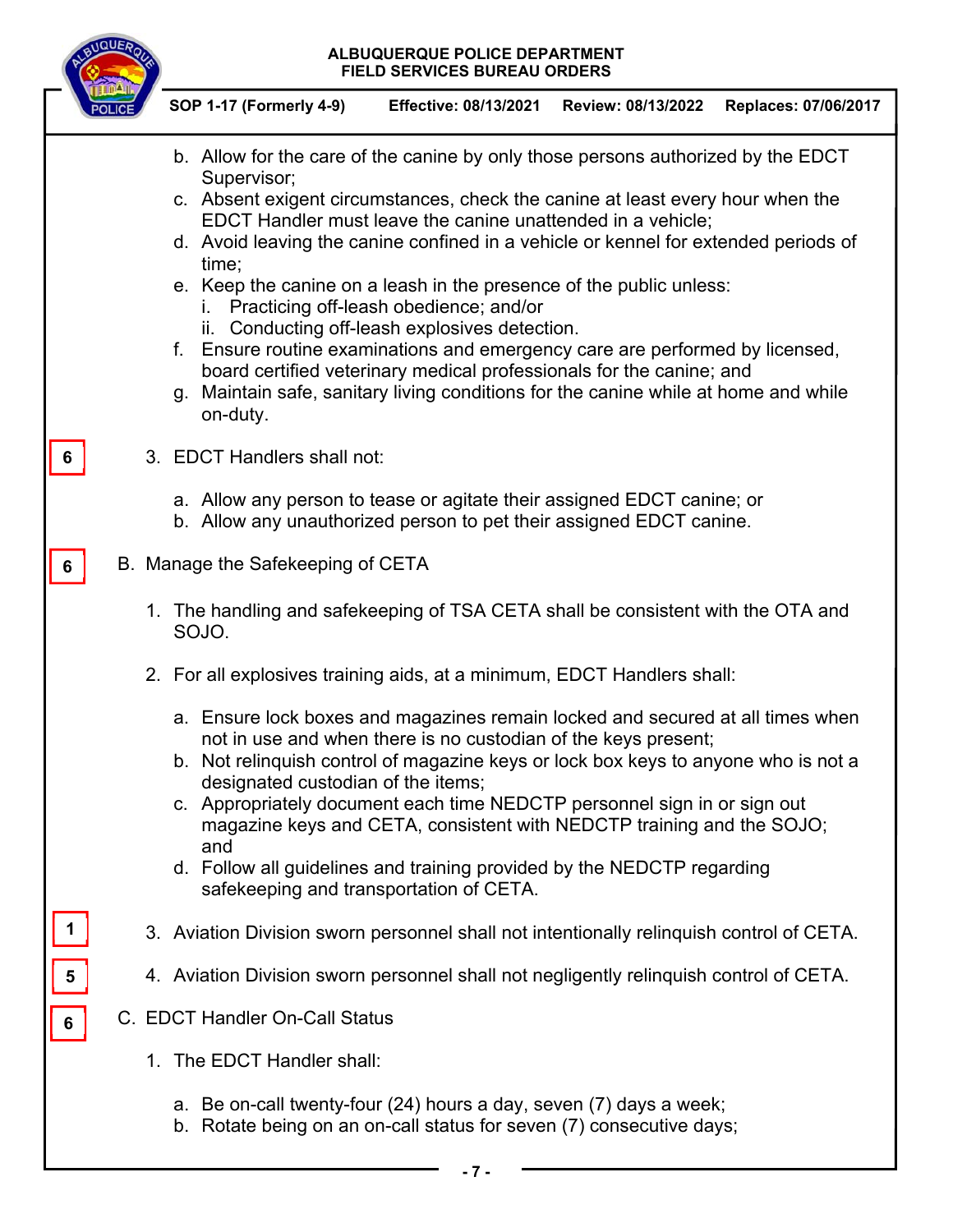

**6** 

**5** 

**SOP 1-17 (Formerly 4-9) Effective: 08/13/2021 Review: 08/13/2022 Replaces: 07/06/2017** 

- c. Receive eight (8) hours of straight compensatory time for every week (7 days) they are on-call;
- d. Request permission from the EDCT Sergeant prior to covering on-call shifts;
- e. Immediately notify ECC of changes in on-call coverage; and
- f. Be available to respond on-scene at the Albuquerque International Sunport in full uniform and with all of the required equipment to perform their functions within forty-five (45) minutes of notification.
- 2. The EDCT Handler shall not be permitted to work overtime that is unrelated to EDCT-specific duties while on-call.
- D. EDCT Call-Out Criteria
	- 1. The EDCT Handler shall:
		- a. While on-call, respond to any deployment within the guidelines of the NEDCTP and deemed viable by an Aviation Division on-duty supervisor at the designated TOS(s); and
		- b. Respond to all credible bomb threat calls at the Albuquerque International Sunport.
	- 2. The EDCT Handler may be called out:
		- a. To search for secondary devices after a detonation has occurred;
		- b. To clear staging areas and command posts for calls involving explosives or threats of explosives;
		- c. At the discretion of the Aviation Division on-duty supervisor for unattended items that sworn personnel are unable to resolve through investigation; and
		- d. For any other incident at the discretion of the EDCT Sergeant and consistent with NEDCTP guidelines.
	- 3. The EDCT shall not be called out for:
		- a. Items that are deemed "suspicious", consistent with the SOJO definition, and would otherwise be subject to an Explosive Ordnance Disposal (EOD) Unit callout, consistent with SOP Bomb Threats and Bomb Emergencies;
		- b. Situations that are deemed unsafe for the EDCT canine; and
		- c. A deployment that is prohibited by NEDCTP guidelines.
			- i. The EDCT Sergeant shall have final authority for deployment, consistent with NEDCTP guidelines.
			- ii. In the absence of the EDCT Sergeant, the EDCT Handler shall comply with any request from an Aviation Division on-duty supervisor as long as it is not prohibited by the NEDCTP.
- E. EDCT Canine Bites and Allegation of Bites